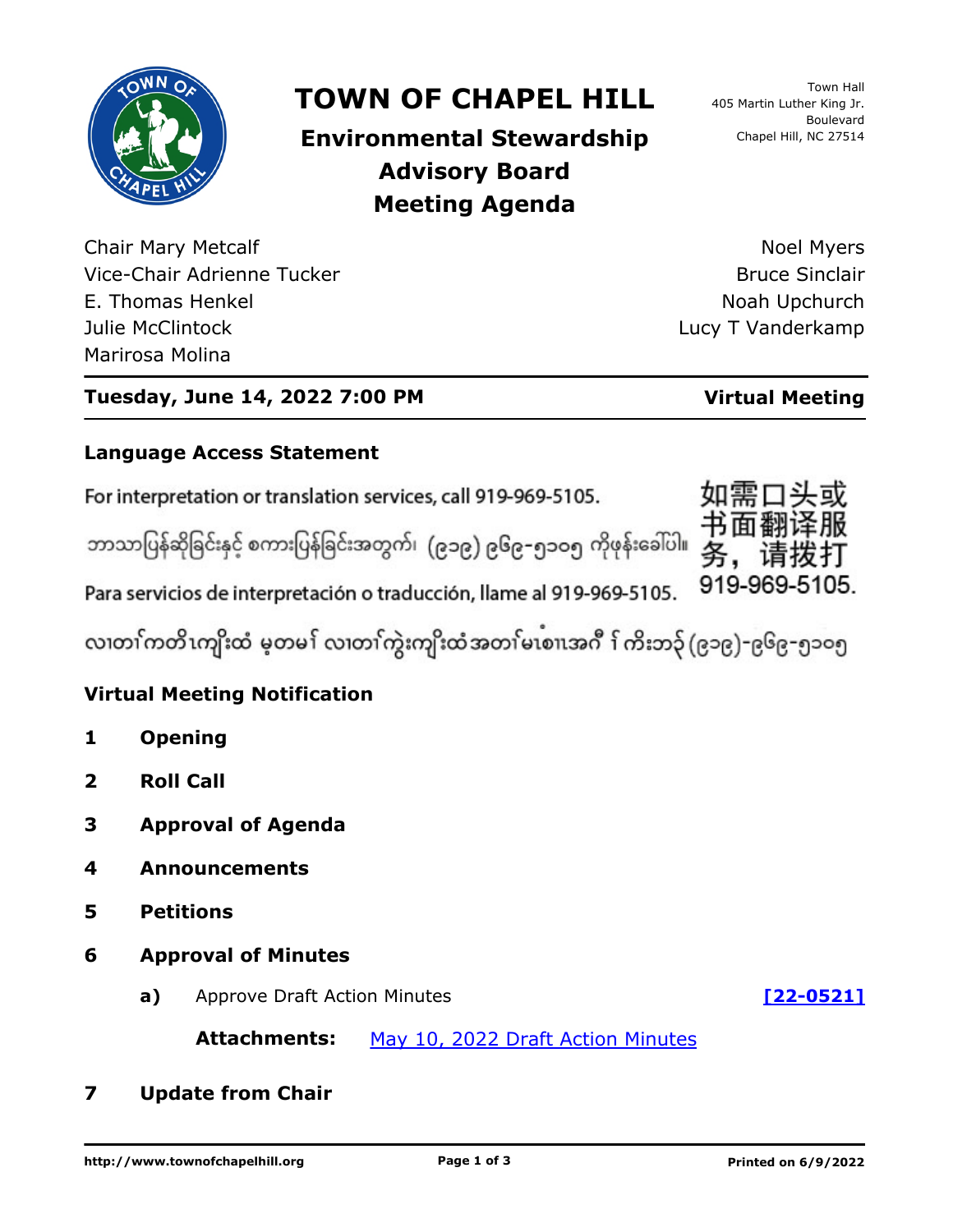| <b>Environmental Stewardship Advisory Board</b><br><b>Meeting Agenda</b> |                                                 |                                                                                                                            | June 14, 2022    |  |
|--------------------------------------------------------------------------|-------------------------------------------------|----------------------------------------------------------------------------------------------------------------------------|------------------|--|
|                                                                          | a)                                              | Minutes of Appreciation for Outgoing Board Members<br>(Bruce Sinclair, Julie McClintock, Noel Myers, and<br>Noah Upchurch) | $[22 - 0522]$    |  |
| 8                                                                        | <b>Update from Planning Commission Champion</b> |                                                                                                                            |                  |  |
| 9                                                                        |                                                 | <b>Update from Booker Creek Working Group</b>                                                                              |                  |  |
| 10                                                                       | <b>Update from UNC Student Representative</b>   |                                                                                                                            |                  |  |
| 11                                                                       | <b>Old Business</b>                             |                                                                                                                            |                  |  |
|                                                                          | a)                                              | None.                                                                                                                      | <u>[22-0523]</u> |  |
| 12                                                                       |                                                 | <b>New Business</b>                                                                                                        |                  |  |
|                                                                          | a)                                              | Discuss and Determine Summer Board Meeting<br>Schedule                                                                     | $[22 - 0524]$    |  |
| 13                                                                       |                                                 | <b>Staff Updates/Reports</b>                                                                                               |                  |  |

**14 Adjournment**